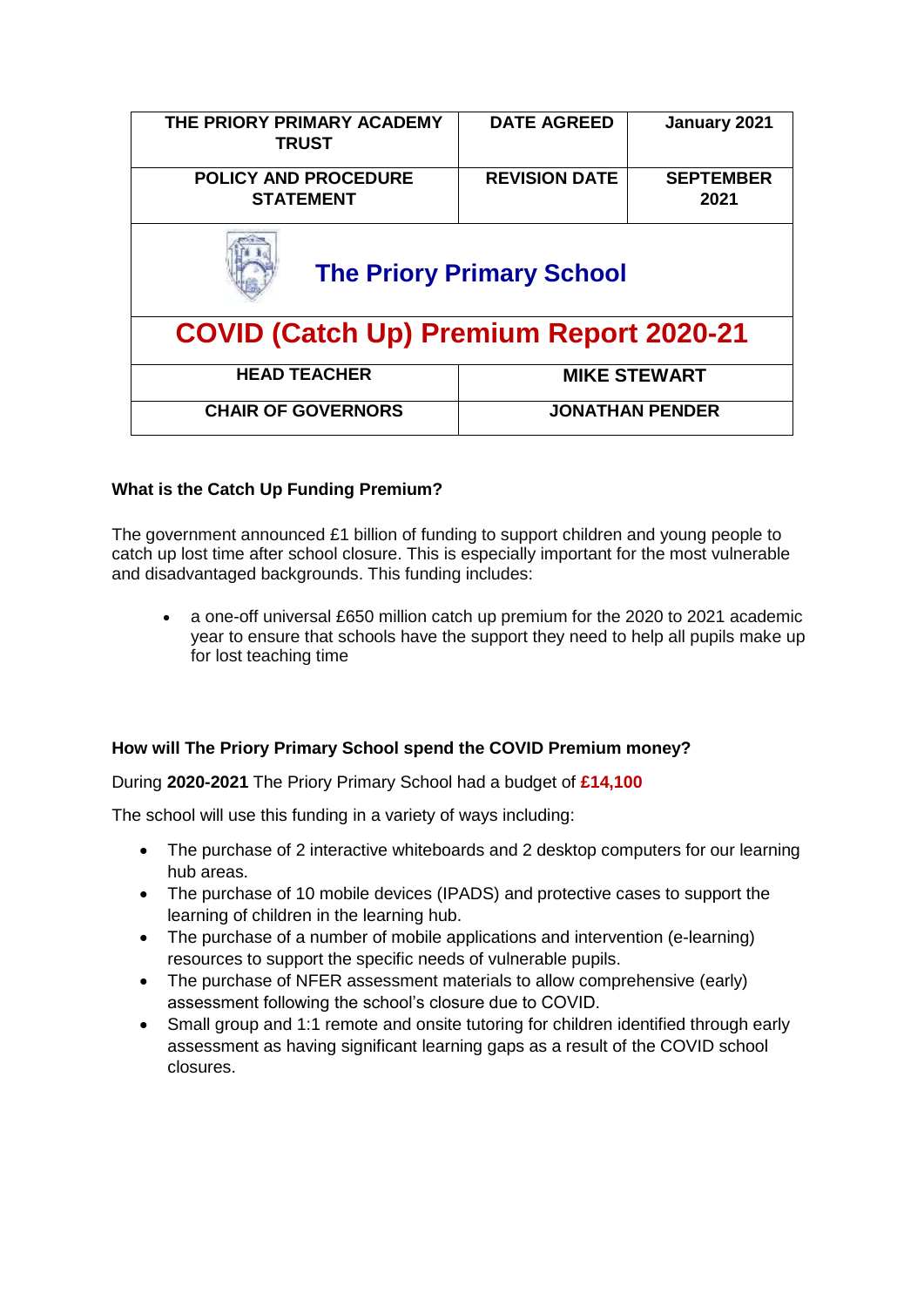| Academic Year: 2020/21                                                                                                                                                                                                                                                                                          | Total Premium= £14,100                                                                                                                                                                                                                                                                                    | Date Updated: 22.1.21 |                                                                                                                                                                                                                                                 |                                                                                                                                                                                      |
|-----------------------------------------------------------------------------------------------------------------------------------------------------------------------------------------------------------------------------------------------------------------------------------------------------------------|-----------------------------------------------------------------------------------------------------------------------------------------------------------------------------------------------------------------------------------------------------------------------------------------------------------|-----------------------|-------------------------------------------------------------------------------------------------------------------------------------------------------------------------------------------------------------------------------------------------|--------------------------------------------------------------------------------------------------------------------------------------------------------------------------------------|
| What Key indicator(s) are you going to focus on?                                                                                                                                                                                                                                                                |                                                                                                                                                                                                                                                                                                           |                       |                                                                                                                                                                                                                                                 | <b>Total Carry Over Funding:</b>                                                                                                                                                     |
| Improving the provision of online / e-learning for vulnerable students and children with assessed gaps in learning<br>due to the school closures. Combinations of improved hardware, software and online tutoring will result in<br>increased progress allowing identified pupils to catch up with their peers. |                                                                                                                                                                                                                                                                                                           |                       |                                                                                                                                                                                                                                                 | £0                                                                                                                                                                                   |
| Key indicator 1: The development of the computing hardware in the learning hubs in order to support the teaching                                                                                                                                                                                                |                                                                                                                                                                                                                                                                                                           |                       |                                                                                                                                                                                                                                                 | Funding allocated: £2360                                                                                                                                                             |
| and learning (and online tutoring potential) for identified / vulnerable students.                                                                                                                                                                                                                              |                                                                                                                                                                                                                                                                                                           |                       |                                                                                                                                                                                                                                                 | Percentage of total allocation:<br>16.8%                                                                                                                                             |
| <b>Intent</b>                                                                                                                                                                                                                                                                                                   | Implementation                                                                                                                                                                                                                                                                                            |                       | Impact                                                                                                                                                                                                                                          | Sustainability and suggested<br>next steps:                                                                                                                                          |
| To improve the hardware in the<br>school's two key learning hubs by<br>purchasing interactive white boards<br>and accompanying desktop<br>computers thus allowing the selected<br>pupils the ability to have 1:1 and<br>small group education using<br>electronic programmes and<br>applications.               | To purchase two interactive screens $-1$ for the Y3/4 Children have access to<br>learning hub area and the second for the Rocket<br>Room.<br>To timetable support for the two learning hubs $-$<br>including interventions and tutoring of Key Stage 1<br>children in the afternoons via the Rocket Room. |                       | interactive technology,<br>resulting in greater<br>engagement and support of<br>visual and kinaesthetic<br>learning needs.<br>The learning hub areas can<br>be utilised for 1:1 and small<br>group tutoring via the new<br>integrated hardware. | The new hardware can be<br>maximised to support a wider<br>range of pupils.<br>Online tutors scheduled to<br>support the needs of specific<br>pupils via the interactive<br>screens. |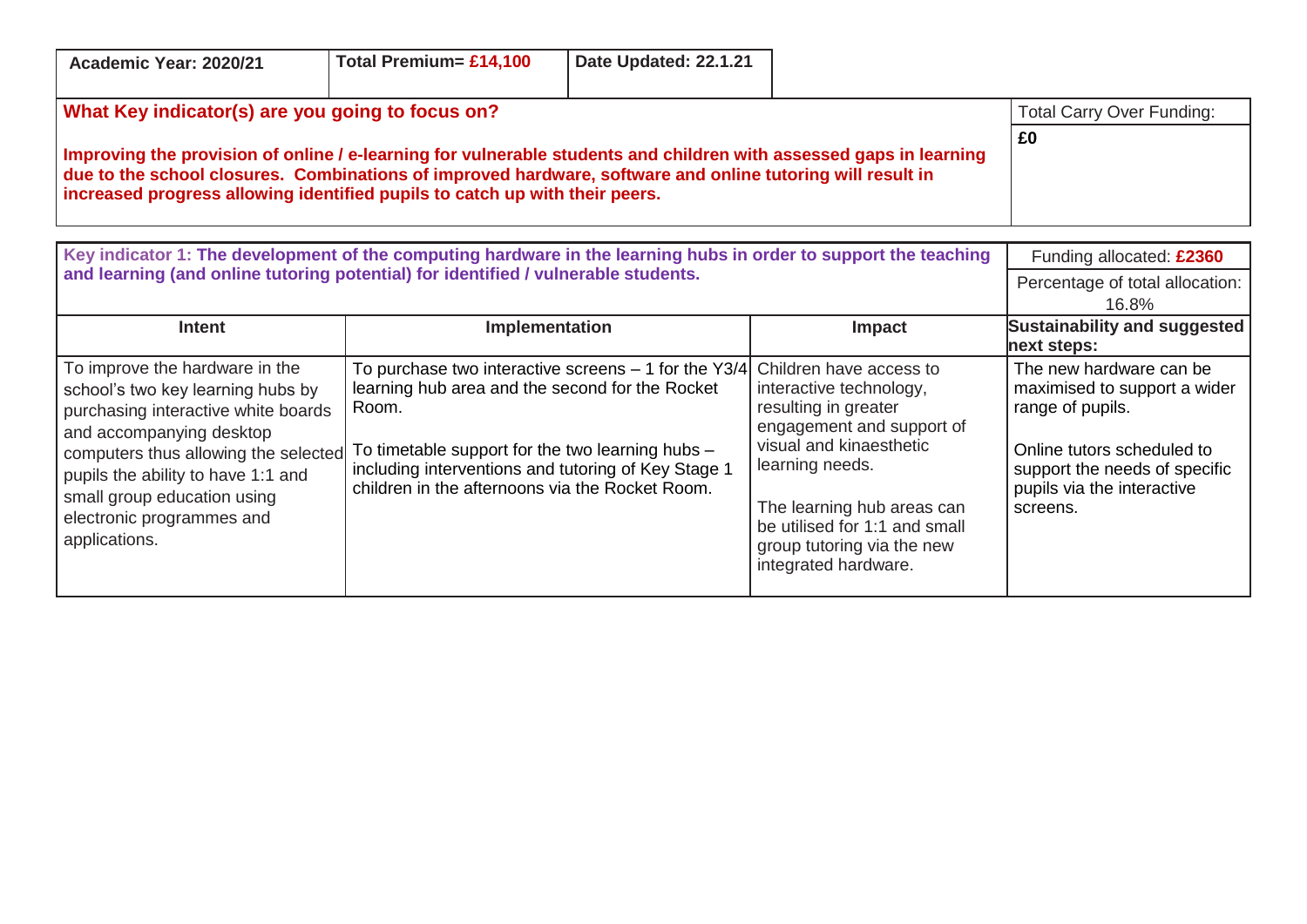| Key indicator 1: The development of the computing hardware in the learning hubs in order to support the teaching<br>and learning (and online tutoring potential) for identified / vulnerable students. | Funding allocated: £3339<br>Percentage of total allocation:<br>23.7%                                                                                                                                                                                                                                                                                |                                                                                                                                                                                                                                                                                                                                |                                                                                                                     |
|--------------------------------------------------------------------------------------------------------------------------------------------------------------------------------------------------------|-----------------------------------------------------------------------------------------------------------------------------------------------------------------------------------------------------------------------------------------------------------------------------------------------------------------------------------------------------|--------------------------------------------------------------------------------------------------------------------------------------------------------------------------------------------------------------------------------------------------------------------------------------------------------------------------------|---------------------------------------------------------------------------------------------------------------------|
| Intent                                                                                                                                                                                                 | Implementation                                                                                                                                                                                                                                                                                                                                      | <b>Impact</b>                                                                                                                                                                                                                                                                                                                  | <b>Sustainability and suggested</b><br>next steps                                                                   |
| To supplement the existing mobile<br>tablet devices for specific use in the<br>Learning Hubs or to support pupils<br>with specific learning needs.                                                     | To purchase 10 IPAD devices and 10 high strength<br>cases.<br>To install all the relevant applications and e-<br>learning programmes to support the children of the<br>learning hub.<br>To timetable the IPADs use to ensure that those<br>children with specific learning requirements can<br>integrate this technology into their daily learning. | Working in harmony with the<br>Interactive screens in the learning To integrate Clicker 8 (Pre-<br>hub (see above) and the range of<br>applications (see below), the<br>specific learning needs of the<br>identified / vulnerable students<br>and pupils in the learning hub are<br>addressed and gaps in learning<br>are met. | purchased) onto the IPADS to<br>support the writing process in<br>class and gain maximum<br>benefit for our pupils. |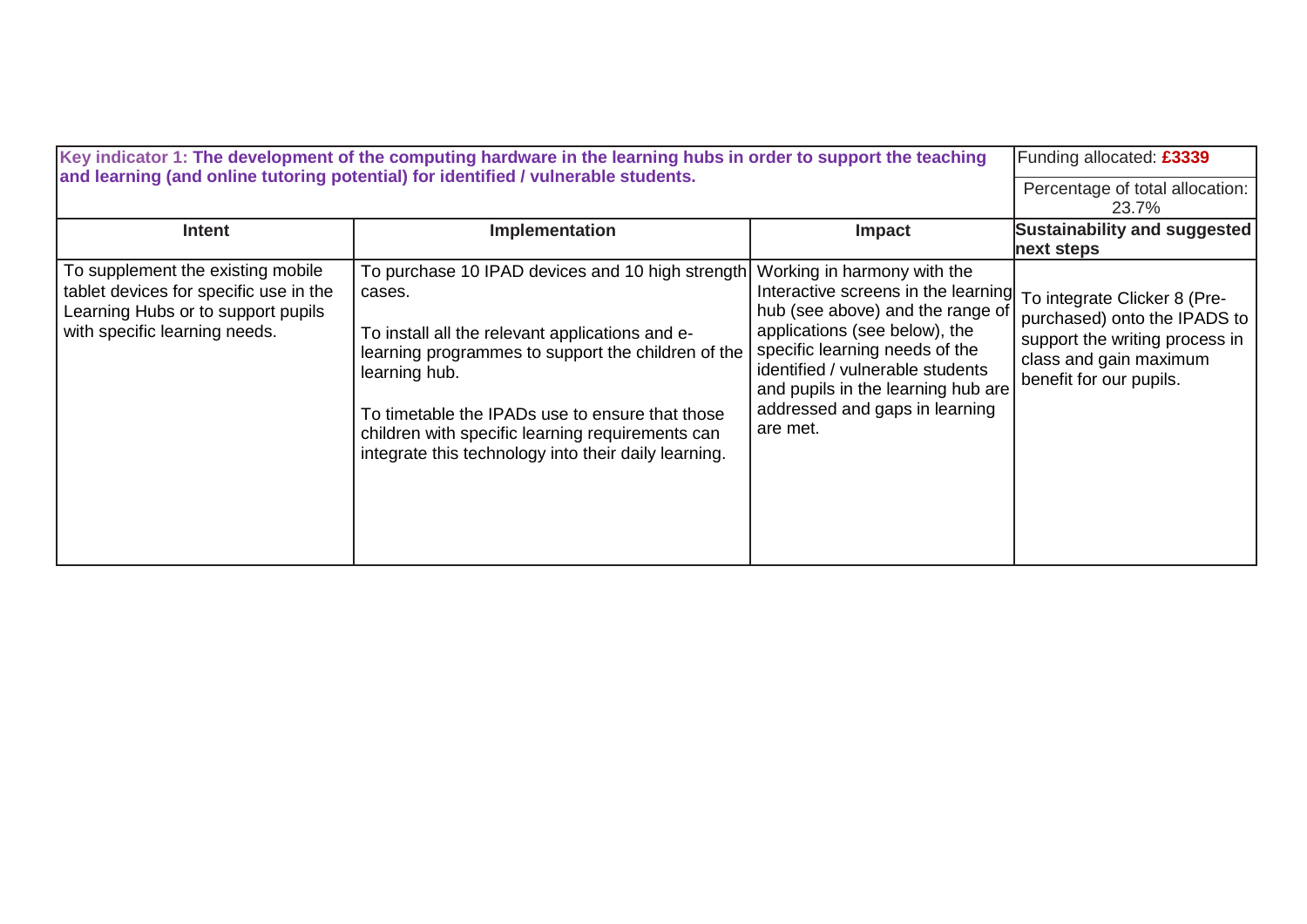| Key indicator 2: The increase of the computing software / learning applications to support the specific needs of                                               |                                                                                                                                                                                                                                                                                                                                                                                                                                                                                                                                                                                                                                                              |                                                                                                                                                                                                                                        | Funding allocated: £1500                                                                                                            |
|----------------------------------------------------------------------------------------------------------------------------------------------------------------|--------------------------------------------------------------------------------------------------------------------------------------------------------------------------------------------------------------------------------------------------------------------------------------------------------------------------------------------------------------------------------------------------------------------------------------------------------------------------------------------------------------------------------------------------------------------------------------------------------------------------------------------------------------|----------------------------------------------------------------------------------------------------------------------------------------------------------------------------------------------------------------------------------------|-------------------------------------------------------------------------------------------------------------------------------------|
| identified / vulnerable students.                                                                                                                              |                                                                                                                                                                                                                                                                                                                                                                                                                                                                                                                                                                                                                                                              |                                                                                                                                                                                                                                        | Percentage of total allocation:<br>10.6%                                                                                            |
| <b>Intent</b>                                                                                                                                                  | Implementation                                                                                                                                                                                                                                                                                                                                                                                                                                                                                                                                                                                                                                               | Impact                                                                                                                                                                                                                                 | Sustainability and suggested<br>next steps                                                                                          |
| To research which software<br>packages, programmes and online<br>applications best compliment the<br>learning needs and requirements of<br>identified students | SENCO and Curriculum Lead to research and<br>suggest a range of online applications and<br>programmes that will suit both the learning needs of<br>our identified / vulnerable students.<br>SENCO to shortlist the applications to meet the<br>specific needs of the key children and to purchase<br>the applications for the correct number of devices.<br>SAs provided with time to familiarise themselves<br>with the applications and to build in the use of these<br>programmes into the general support of the<br>children.<br>Headteacher, SENCO and Curriculum Lead to<br>monitor the impact of the applications and adapt<br>their use accordingly. | The targeted impact of the<br>various applications supports the<br>individual needs of the children<br>and key core skills (language<br>development, phonics, reading<br>development, times table fluency,<br>arithmetic) all improve. | To implement specific<br>programmes more holistically<br>across the school to benefit<br>the needs of a broader range<br>of pupils. |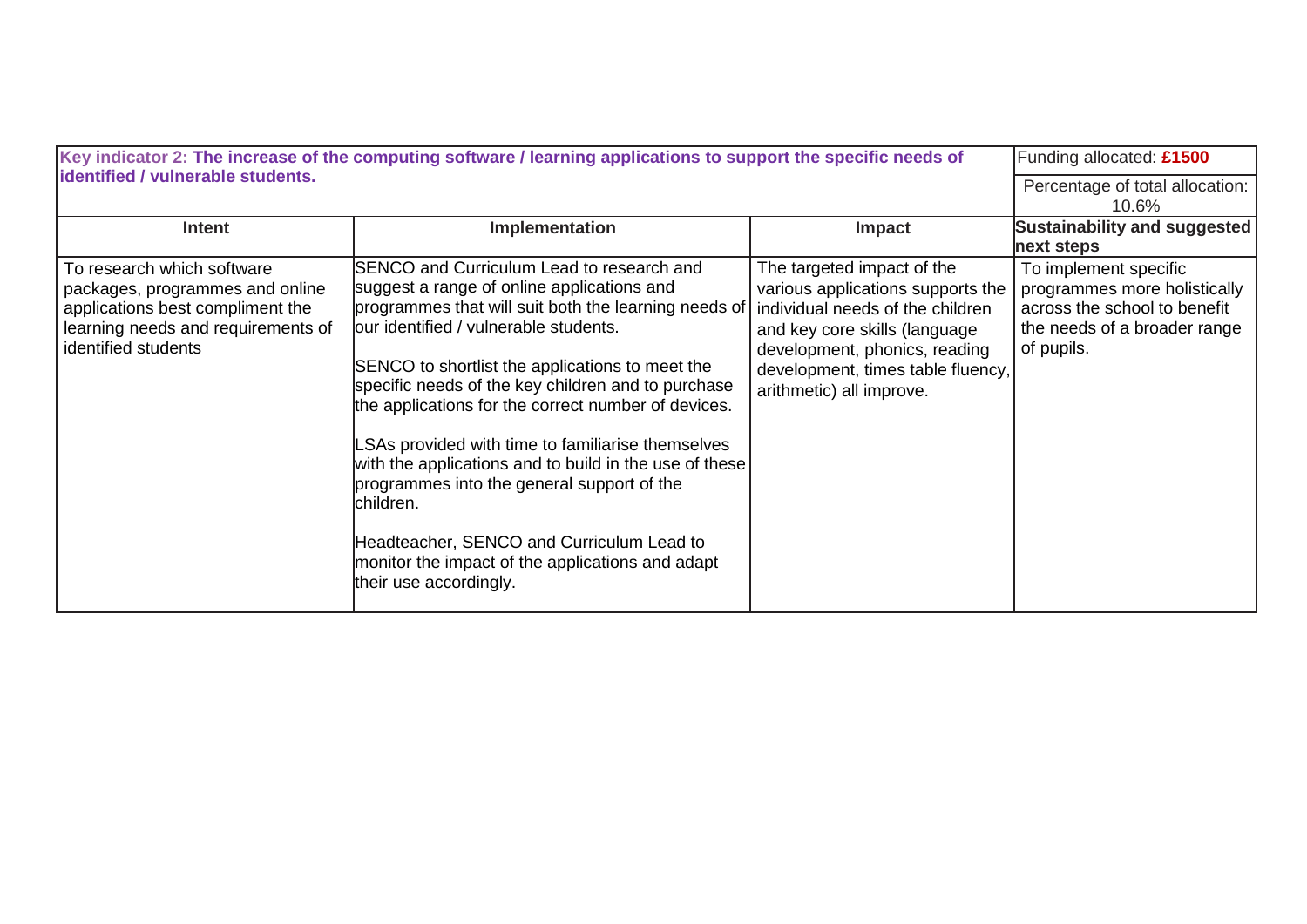| Key indicator 3: The ability to assess accurately and consistently through the school allows a better understanding<br>of the impact of the school closures and allows specific pupils (in addition to vulnerable students) to be identified for |                                                                                                                                                                                                                                                                                                                                                                                                                                                                                                                                                                                  |                                                                                                                                                                                                                                                                                                                                                                                                                                                    | Funding allocated: £904                                                                                                                |
|--------------------------------------------------------------------------------------------------------------------------------------------------------------------------------------------------------------------------------------------------|----------------------------------------------------------------------------------------------------------------------------------------------------------------------------------------------------------------------------------------------------------------------------------------------------------------------------------------------------------------------------------------------------------------------------------------------------------------------------------------------------------------------------------------------------------------------------------|----------------------------------------------------------------------------------------------------------------------------------------------------------------------------------------------------------------------------------------------------------------------------------------------------------------------------------------------------------------------------------------------------------------------------------------------------|----------------------------------------------------------------------------------------------------------------------------------------|
| additional support.                                                                                                                                                                                                                              | Percentage of total allocation:<br>6.4%                                                                                                                                                                                                                                                                                                                                                                                                                                                                                                                                          |                                                                                                                                                                                                                                                                                                                                                                                                                                                    |                                                                                                                                        |
| Intent                                                                                                                                                                                                                                           | Implementation                                                                                                                                                                                                                                                                                                                                                                                                                                                                                                                                                                   | Impact                                                                                                                                                                                                                                                                                                                                                                                                                                             | Sustainability and suggested<br>next steps                                                                                             |
| To purchase a comprehensive<br>assessment scheme for the school<br>(NFER) to allow ongoing summative<br>assessment of the children's current<br>level of attainment and the specific<br>areas of development.                                    | NFER assessment materials to be purchased for all<br>primary year groups and used to assess the pupils I<br>September (early baseline) to understand the<br>combined impact on the school closure and any<br>'summer dip'.<br>Assessment results allow intervention groups to be<br>established and an identification of pupils (in<br>addition to our vulnerable students) who require<br>additional support / tutoring in order to close the gap<br>caused by the school closure.<br>A register of need is established to identify the<br>specific requirements of key pupils. | Due to the consistent approach to<br>assessment - the progress (or<br>lack of progress) can be<br>monitored and addressed<br>allowing the right support to be<br>provided to the children. This<br>includes a specific identification<br>of those children who would<br>benefit most from small group or<br>1:1 (live and remote) tutoring.<br>The ultimate impact being that<br>gaps in learning will be reduced<br>for a wider number of pupils. | Summative assessment will sit<br>in harmony with the ongoing<br>formative (Target Tracker)<br>system which the school has<br>in place. |